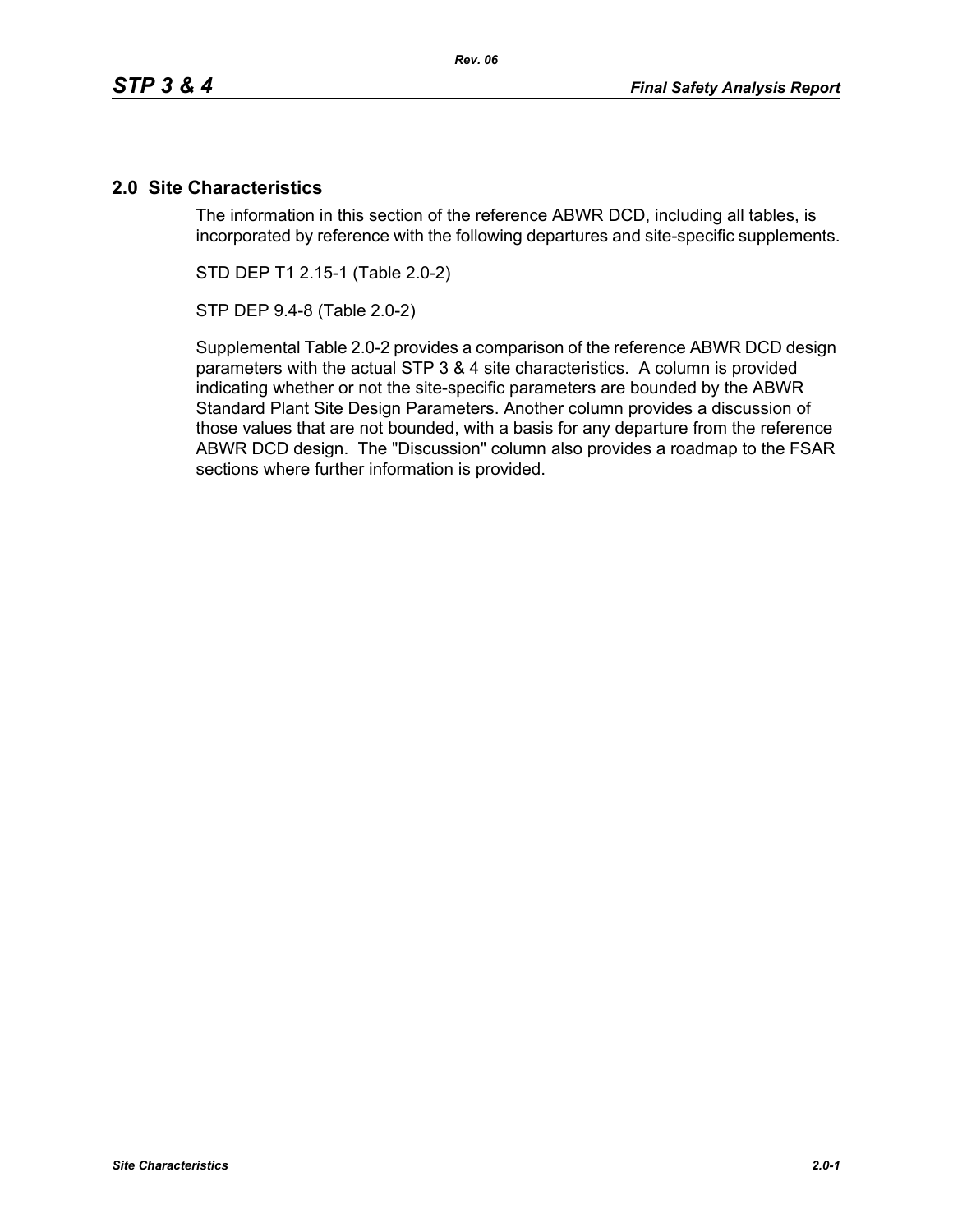| <b>Subject</b>                          | <b>ABWR Standard Plant Site</b><br><b>Design Parameters</b>                                                                                                                       | STP 3 & 4 Site Characteristics                                   | <b>Bounded</b><br>(Yes/No) | <b>Discussion</b>                                                                                                                                                                         |
|-----------------------------------------|-----------------------------------------------------------------------------------------------------------------------------------------------------------------------------------|------------------------------------------------------------------|----------------------------|-------------------------------------------------------------------------------------------------------------------------------------------------------------------------------------------|
| Maximum<br><b>Ground Water</b><br>Level | 61.0 cm (2 ft) below grade                                                                                                                                                        | 28 ft MSL                                                        | Yes                        | Maximum groundwater level site<br>characteristic is 6 ft below nominal finished<br>plant grade. Further information on maximum<br>groundwater level is provided in Subsection<br>2.4S.12. |
| Extreme Wind                            | Basic Wind Speed:                                                                                                                                                                 |                                                                  |                            | Further information on extreme winds is                                                                                                                                                   |
|                                         | 177 km/h [1] /197 km/h [2]<br>Per Section 3.3.1.1, the<br>reference ABWR DCD basic<br>wind speed corresponds to a 50-<br>year/100-year wind velocity (3-<br>second wind gust) of: |                                                                  |                            | provided in Subsection 2.3S.1.                                                                                                                                                            |
|                                         | 203 km/h/224 km/h<br>(126 mph/139 mph)                                                                                                                                            | 201 km/h/215 km/h<br>(125 mph/134 mph) for 3-second wind<br>gust | Yes                        |                                                                                                                                                                                           |
|                                         |                                                                                                                                                                                   |                                                                  |                            |                                                                                                                                                                                           |
|                                         |                                                                                                                                                                                   |                                                                  |                            |                                                                                                                                                                                           |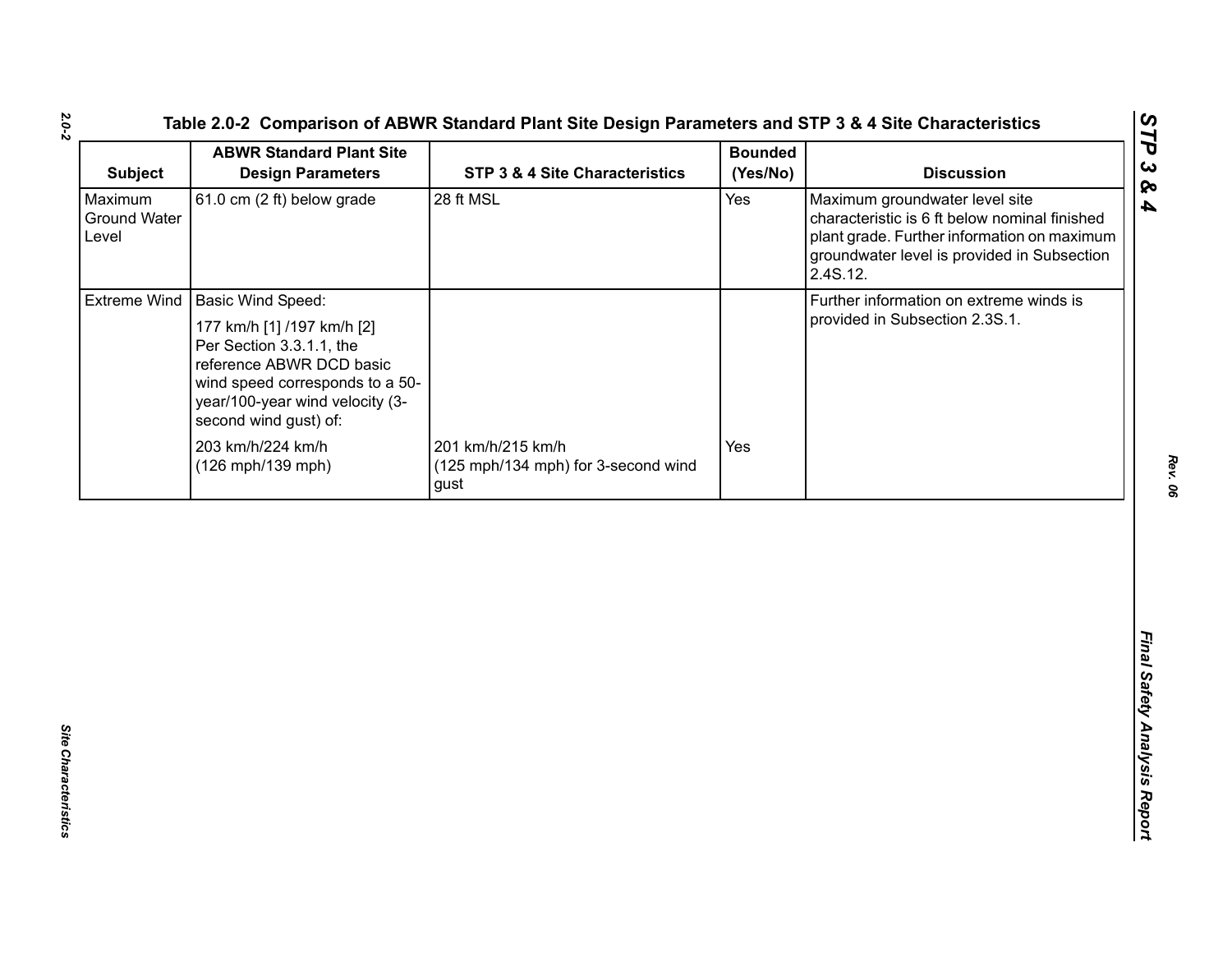| <b>Subject</b>                                | <b>ABWR Standard Plant Site</b><br><b>Design Parameters</b> | STP 3 & 4 Site Characteristics                 | <b>Bounded</b><br>(Yes/No) | <b>Discussion</b>                                                                                                                                                                                                                                                                                                                                                                                                                                                                                                                                                                                                                                                                                                                                                                                                                                                                                           |
|-----------------------------------------------|-------------------------------------------------------------|------------------------------------------------|----------------------------|-------------------------------------------------------------------------------------------------------------------------------------------------------------------------------------------------------------------------------------------------------------------------------------------------------------------------------------------------------------------------------------------------------------------------------------------------------------------------------------------------------------------------------------------------------------------------------------------------------------------------------------------------------------------------------------------------------------------------------------------------------------------------------------------------------------------------------------------------------------------------------------------------------------|
| Maximum<br>Flood (or<br>Tsunami)<br>Level [8] | 30.5 cm (1 ft) below grade                                  | 182.9 cm (6.0 ft) above nominal plant<br>grade | <b>No</b>                  | As discussed in Subsection 2.4S.4, the<br>design basis flood level is<br>40.0 ft (1219.2 cm) above MSL (MSL<br>NVGD29). This level is based on the breach<br>of the Main Cooling Reservoir (MCR)<br>resulting in a flood level of approximately 6.0<br>ft (182.9 cm) above nominal plant grade,<br>which is 34 ft (1036.3 cm) MSL (see STP<br>DEP T1 5.0-1).<br>STP 3 & 4 safety-related structures,<br>systems, and components (SSCs) are<br>designed for or protected from this flooding<br>event by watertight doors to prevent the entry<br>of water into the Reactor Buildings and<br>Control Buildings in case of a flood. Flooding<br>protection requirements due to the maximum<br>flood level are discussed in Section 3.4.<br>In addition, an external flooding PRA<br>analyses for STP 3 & 4 concluded that the<br>risk from external flooding is acceptably low<br>as discussed in Section 19R. |
|                                               |                                                             |                                                |                            |                                                                                                                                                                                                                                                                                                                                                                                                                                                                                                                                                                                                                                                                                                                                                                                                                                                                                                             |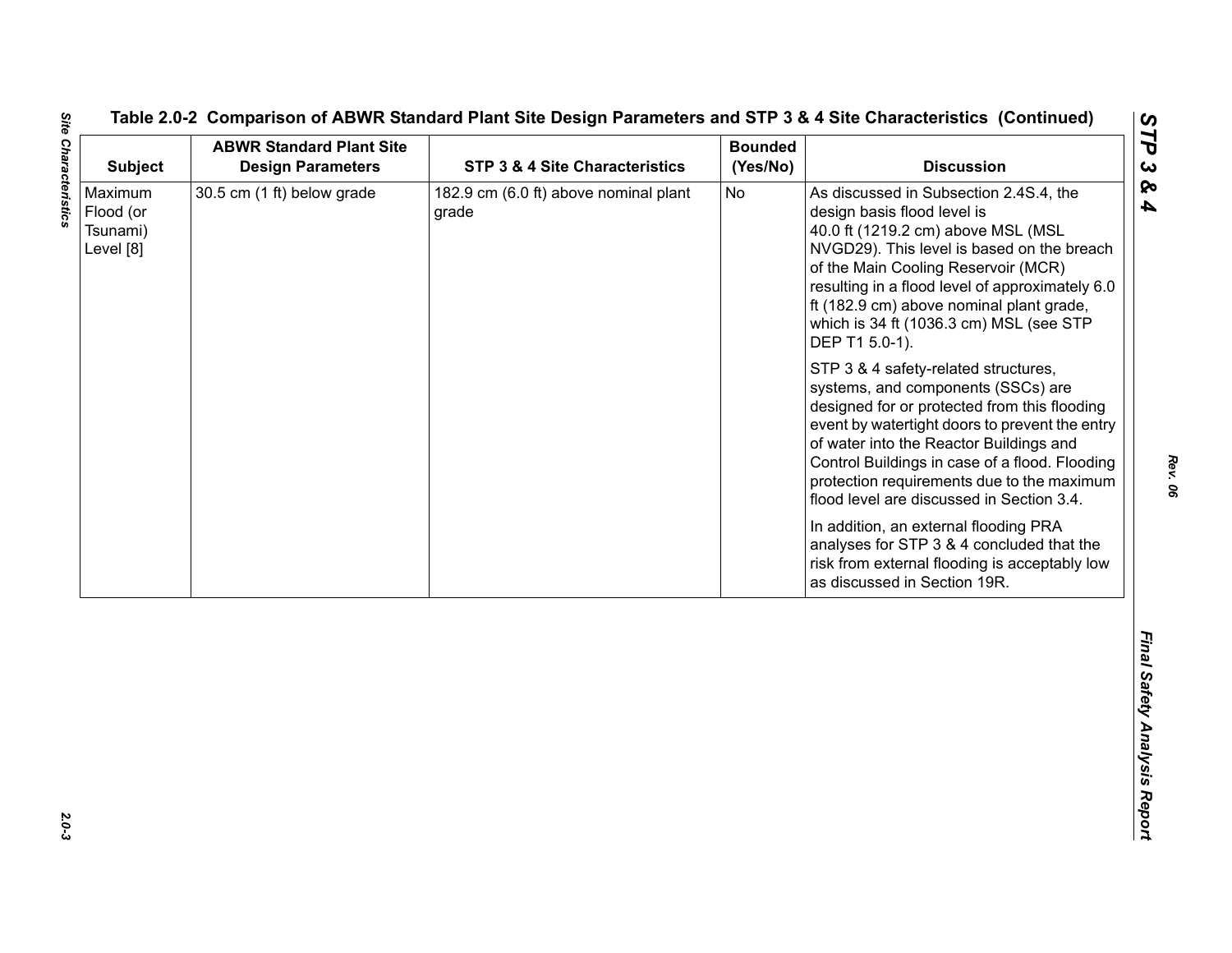| Further information on tornado parameters is<br>Yes<br>provided in Subsection 2.3S.1.<br>Yes<br>Yes | 322 km/h (200 mph)                                                                                                                                | <b>Design Parameters</b>                            | <b>Subject</b> |
|-----------------------------------------------------------------------------------------------------|---------------------------------------------------------------------------------------------------------------------------------------------------|-----------------------------------------------------|----------------|
|                                                                                                     |                                                                                                                                                   | Maximum Tornado Wind Speed:<br>483 km/h (300 mph)   | Tornado        |
|                                                                                                     | 257 km/h (160 mph)                                                                                                                                | Maximum Rotational Speed:<br>386 km/h (240 mph)     |                |
|                                                                                                     | 64 km/h (40 mph)                                                                                                                                  | Translational Velocity:<br>97 km/h (60 mph)         |                |
| Yes                                                                                                 | 45.7m (150 ft)                                                                                                                                    | Radius:<br>45.7 m (150 ft)                          |                |
| Yes                                                                                                 | 6.2 kPaD (0.9 psi)                                                                                                                                | Maximum Pressure Drop:<br>13.827 kPaD (2.0 psi)     |                |
| Yes                                                                                                 | 2.8 kPa/sec (0.4 psi/sec)                                                                                                                         | Rate of Pressure Drop:<br>8.277 kPa/s (1.2 psi/sec) |                |
| Yes<br>Further information on missile spectra is<br>provided in Subsections 3.5.1.4.                | STP site is enveloped by the maximum<br>tornado wind speed corresponding to a<br>probability of<br>$1 \times 10^{-7}$ per year 483 km/h (300 mph) | Missile Spectra:<br>Spectrum I [4]                  |                |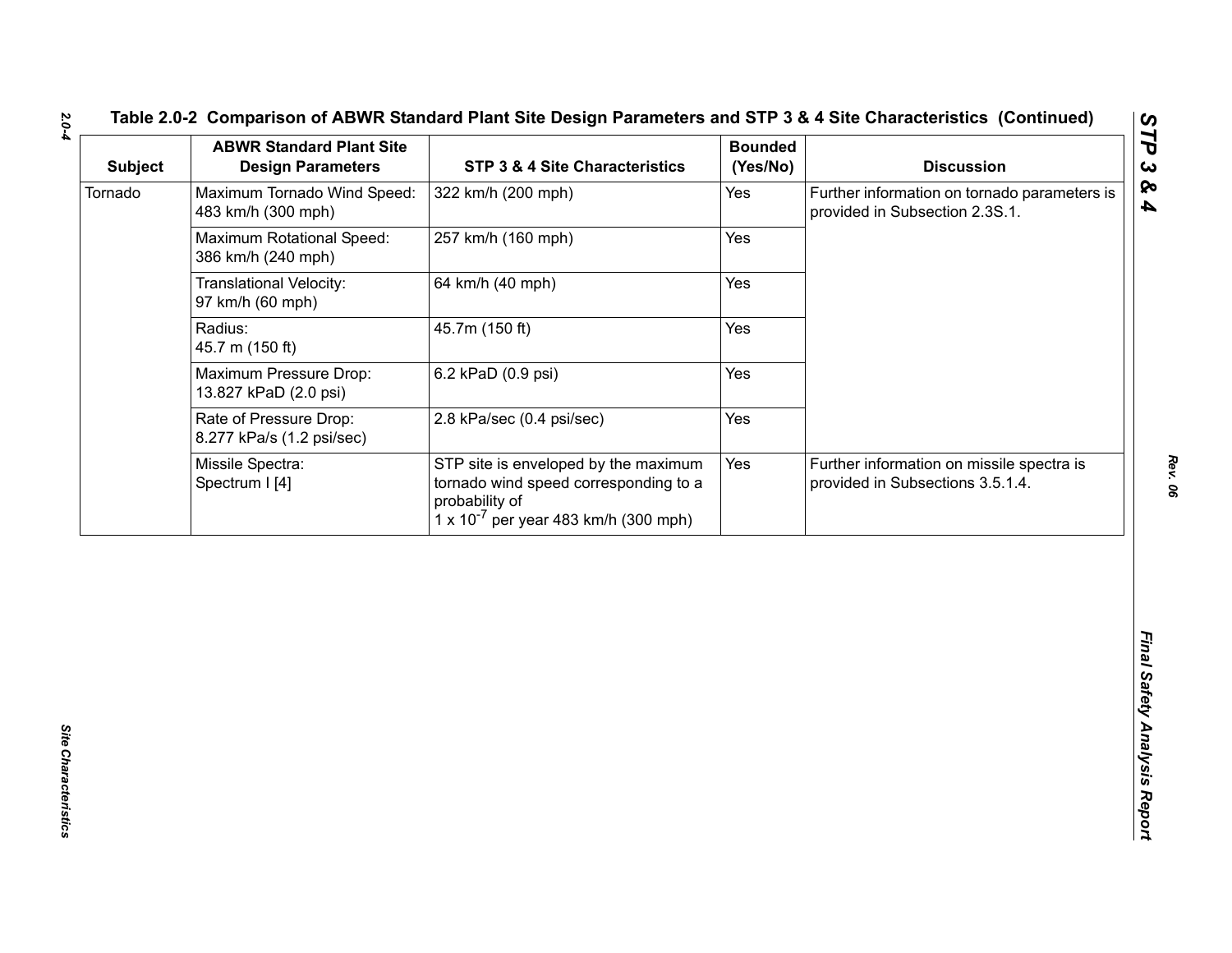| <b>Subject</b>                        | <b>ABWR Standard Plant Site</b><br><b>Design Parameters</b> | STP 3 & 4 Site Characteristics                                                              | <b>Bounded</b><br>(Yes/No) | <b>Discussion</b>                                                                                                                                                                                                                                                                                                                                                                                                                                                                                                                                                                                                                                                                                                                                                                                                                                                |
|---------------------------------------|-------------------------------------------------------------|---------------------------------------------------------------------------------------------|----------------------------|------------------------------------------------------------------------------------------------------------------------------------------------------------------------------------------------------------------------------------------------------------------------------------------------------------------------------------------------------------------------------------------------------------------------------------------------------------------------------------------------------------------------------------------------------------------------------------------------------------------------------------------------------------------------------------------------------------------------------------------------------------------------------------------------------------------------------------------------------------------|
| Precipitation<br>(for Roof<br>Design) | Maximum Rainfall Rate:<br>49.3 cm/h (19.4 in/hr) [3]        | 50.3 cm/h (19.8 in/hr)                                                                      | No                         | As discussed in Subsection 2.4S.2, the site-<br>specific maximum rainfall rate is 50.3 cm/h<br>(19.8 in/hr), which exceeds the DCD<br>standard plant site design parameter (see<br>STP DEP T1 5.0-1).                                                                                                                                                                                                                                                                                                                                                                                                                                                                                                                                                                                                                                                            |
|                                       |                                                             |                                                                                             |                            | The maximum rainfall rate is used as one<br>factor in determining the structural loading<br>conditions for roof design. A review of the<br>reference ABWR DCD Tier 2 Appendices<br>3H.1and 3H.2 indicates that standard ABWR<br>Seismic Category I structures have roofs<br>without parapets or parapets with scuppers<br>to supplement roof drains so that large<br>inventories of precipitation cannot<br>accumulate. Appendix 3H.6 states that the<br>roof of the site-specific Seismic Category I<br>structures (i.e. reactor service water pump<br>houses) are designed without parapets so<br>that excessive ponding of water cannot<br>occur. Therefore, the 1 cm/hr exceedance in<br>maximum rainfall rate will not result in a<br>substantial increase in the roof design<br>loading; and therefore, will not affect the<br>design of these structures. |
|                                       | Maximum Snow Load:                                          |                                                                                             |                            | Further information on maximum snow load                                                                                                                                                                                                                                                                                                                                                                                                                                                                                                                                                                                                                                                                                                                                                                                                                         |
|                                       | 2.394 kPa (50 psf)                                          | Normal roof snow load = $6.6$ psf and<br>Extreme winter precipitation roof load =<br>47 psf | Yes                        | is provided in Subsection 3H.6.4.3.3.5.<br>Parapet height of ABWR Standard Plant<br>structures will be limited to 9 inches.                                                                                                                                                                                                                                                                                                                                                                                                                                                                                                                                                                                                                                                                                                                                      |

 $2.0 - 5$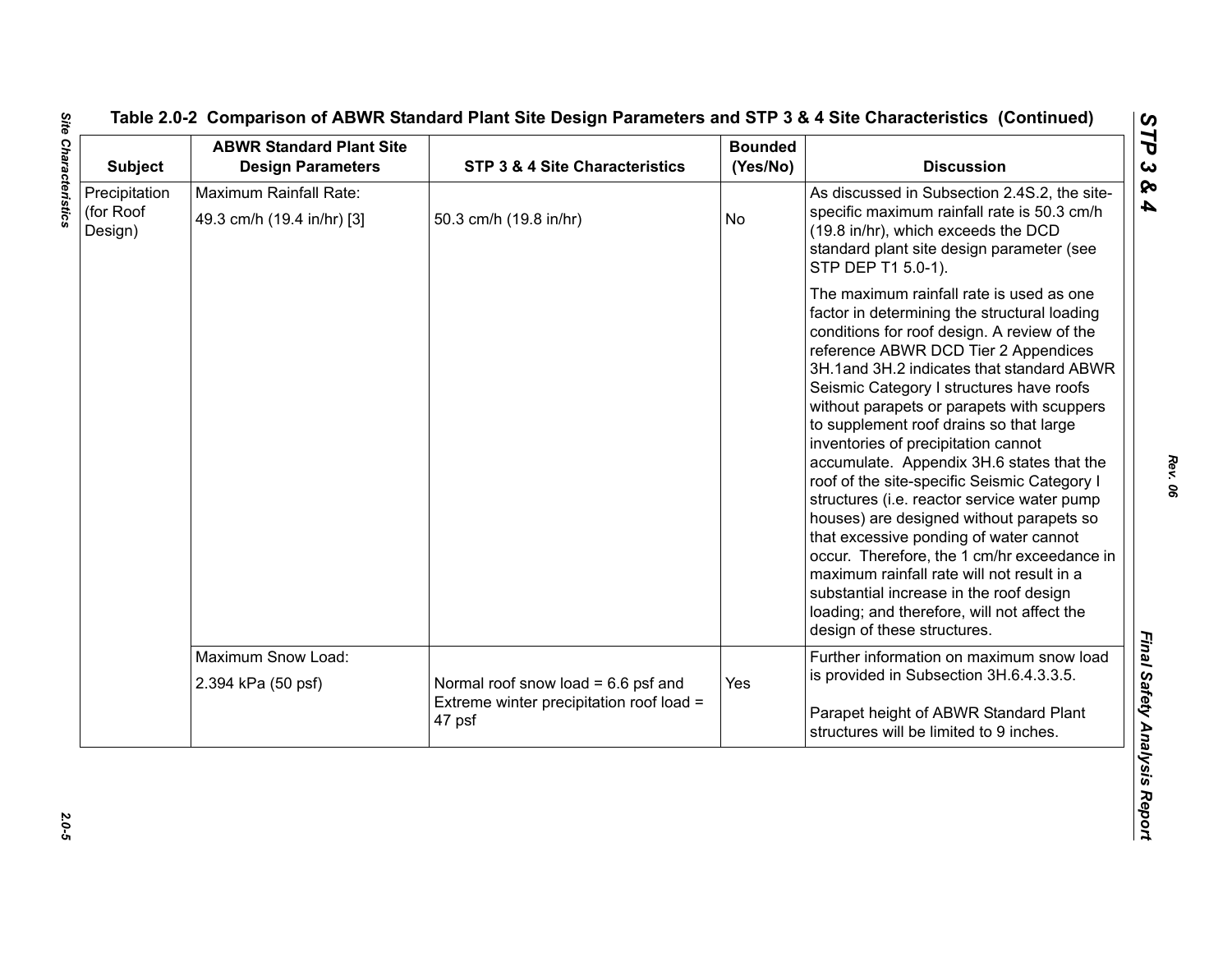| <b>Subject</b>        | <b>ABWR Standard Plant Site</b><br><b>Design Parameters</b> | STP 3 & 4 Site Characteristics               | <b>Bounded</b><br>(Yes/No) | <b>Discussion</b>                                                                                                                                                                                                                                                                                                                                                                                                                                                                                                                     |
|-----------------------|-------------------------------------------------------------|----------------------------------------------|----------------------------|---------------------------------------------------------------------------------------------------------------------------------------------------------------------------------------------------------------------------------------------------------------------------------------------------------------------------------------------------------------------------------------------------------------------------------------------------------------------------------------------------------------------------------------|
| Ambient               |                                                             | 1% Exceedance Values                         |                            | The maximum dry-bulb temperature in                                                                                                                                                                                                                                                                                                                                                                                                                                                                                                   |
| Design<br>Temperature | Maximum:<br>37.8°C (100°F) dry-bulb                         | 32.8°C (91°F) dry-bulb [9]                   | Yes                        | combination with coincident wet-bulb<br>temperature provides the state point<br>(enthalpy of the air) that is used as design                                                                                                                                                                                                                                                                                                                                                                                                          |
|                       | Maximum:<br>25°C (77°F) wet-bulb<br>(coincident)            | 26.3°C (79.3°F) wet-bulb<br>(coincident) [9] | <b>No</b>                  | input for HVAC system design to determine<br>cooling loads. The 1% exceedance STP<br>site-specific state point value is not bounded                                                                                                                                                                                                                                                                                                                                                                                                   |
|                       | Maximum:<br>26.7°C (80°F) wet-bulb                          | 27.3°C (81.2°F) wet-bulb<br>(non-coincident) | <b>No</b>                  | by the 1% exceedance ABWR state point<br>(see STP DEP T1 5.0-1).                                                                                                                                                                                                                                                                                                                                                                                                                                                                      |
|                       | (non-coincident)                                            |                                              |                            | Nonsafety-related HVAC systems are<br>designed based on outdoor summer<br>temperatures of 32.8°C dry bulb and 26.3°C<br>wet bulb (coincident) and outdoor winter<br>temperature of 2.1°C dry bulb.                                                                                                                                                                                                                                                                                                                                    |
|                       | Minimum:<br>$-23.3^{\circ}$ C (-9.9 $^{\circ}$ F)           | 2.1°C (35.8°F) [9]                           | Yes                        | Based on a review of the reference ABWR<br>DCD Tier 2 Section 9.4, the Control Building                                                                                                                                                                                                                                                                                                                                                                                                                                               |
|                       |                                                             | 0% Exceedance Values (Historical limit)      |                            | HVAC, and Reactor Building Safety Related<br>Electrical Equipment HVAC systems are                                                                                                                                                                                                                                                                                                                                                                                                                                                    |
|                       | Maximum:<br>46.1°C (115°F) dry-bulb                         | 44.1°C (111.3°F) dry-bulb                    | Yes                        | designed for an outdoor summer maximum<br>temperature of 46°C. This temperature                                                                                                                                                                                                                                                                                                                                                                                                                                                       |
|                       | Maximum:<br>26.7°C (80°F) wet-bulb<br>(coincident)          | 22.4°C (72.4°F) wet-bulb (coincident)        | Yes                        | corresponds to the ABWR 0% exceedance<br>value. The ABWR 0% exceedance state<br>point bounds the STP site-specific 0%<br>exceedance state point and the 1%<br>exceedance state point. Therefore, the<br>reference ABWR DCD cooling loads<br>calculated based on 0% exceedance values<br>for Control Building HVAC, and Reactor<br><b>Building Safety Related Electrical Equipment</b><br>HVAC systems are bounding. Therefore, the<br>change in 1% exceedance wet bulb<br>temperature has no adverse impact on these<br>HVAC systems. |

*2.0-6*

*Site Characteristics* 

Site Characteristics

*Rev. 06*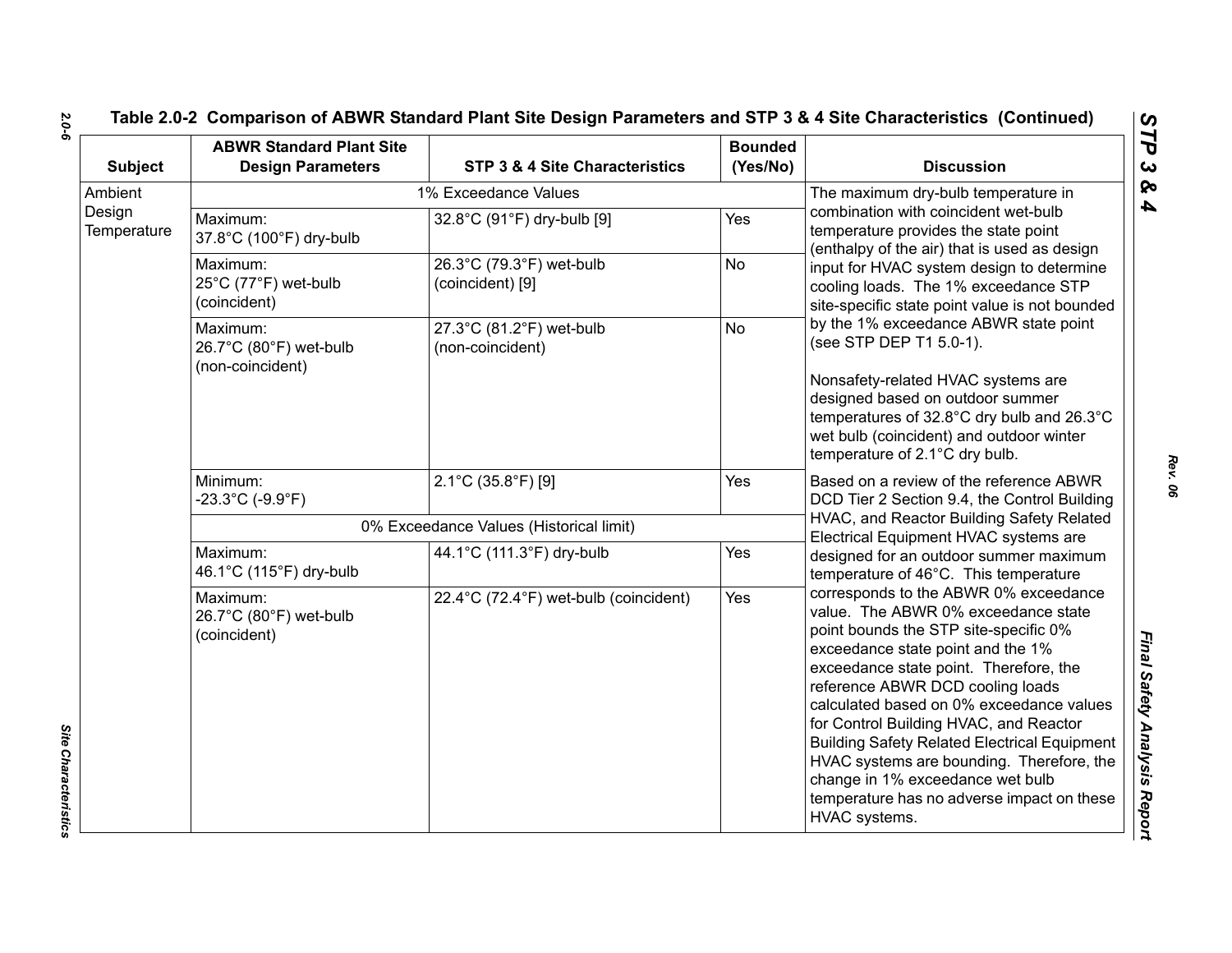| <b>Subject</b> | <b>ABWR Standard Plant Site</b><br><b>Design Parameters</b> | <b>STP 3 &amp; 4 Site Characteristics</b>     | <b>Bounded</b><br>(Yes/No) | <b>Discussion</b>                                                                                                                                                                                                                                                                                                                                                                                                                                                                                                                                                                                                                                                                                                                                                                                                                                                                                                                                                                                                                                              |
|----------------|-------------------------------------------------------------|-----------------------------------------------|----------------------------|----------------------------------------------------------------------------------------------------------------------------------------------------------------------------------------------------------------------------------------------------------------------------------------------------------------------------------------------------------------------------------------------------------------------------------------------------------------------------------------------------------------------------------------------------------------------------------------------------------------------------------------------------------------------------------------------------------------------------------------------------------------------------------------------------------------------------------------------------------------------------------------------------------------------------------------------------------------------------------------------------------------------------------------------------------------|
|                | Maximum<br>27.2°C (81°F) wet-bulb<br>(non-coincident)       | 31.3°C (88.3°F) wet-bulb (non-<br>coincident) | No                         | The non-safety related Reactor Building<br>Secondary Containment HVAC system has<br>been redesigned. Details of the changes can                                                                                                                                                                                                                                                                                                                                                                                                                                                                                                                                                                                                                                                                                                                                                                                                                                                                                                                                |
|                | Minimum:<br>$-40^{\circ}$ C (-40 $^{\circ}$ F)              | $-15.8^{\circ}$ C (3.6 $^{\circ}$ F)          | Yes                        | be found in Chapter 9.4. The Radwaste<br>Building, some of the Radwaste<br>Management systems, and the Radwaste<br>Building HVAC systems have been<br>redesigned. Further details of these changes<br>can be found in Chapter 11 and Chapter 9.4.<br>The Radwaste Building HVAC systems are<br>STP specific and have been designed to<br>STP site-specific ambient temperatures and<br>the revised HVAC design is compliant with<br>STP 3&4 Characteristics.<br>The maximum non-coincident wet-bulb is<br>used as input for short-term performance of<br>cooling towers. In the case of STP 3 & 4, this<br>value is an hourly data point for the 30-day<br>evaporation analysis. The site-specific<br>maximum non-coincident wet-bulb<br>temperatures on an hourly basis are not<br>bounded by the reference ABWR site<br>parameters. However, the calculated 30-day<br>and 24-hour consecutive maximum non-<br>coincident wet-bulb temperatures have been<br>determined to be less than the DCD non-<br>coincident hourly value (see STP DEP T1<br>$5.0-1$ ). |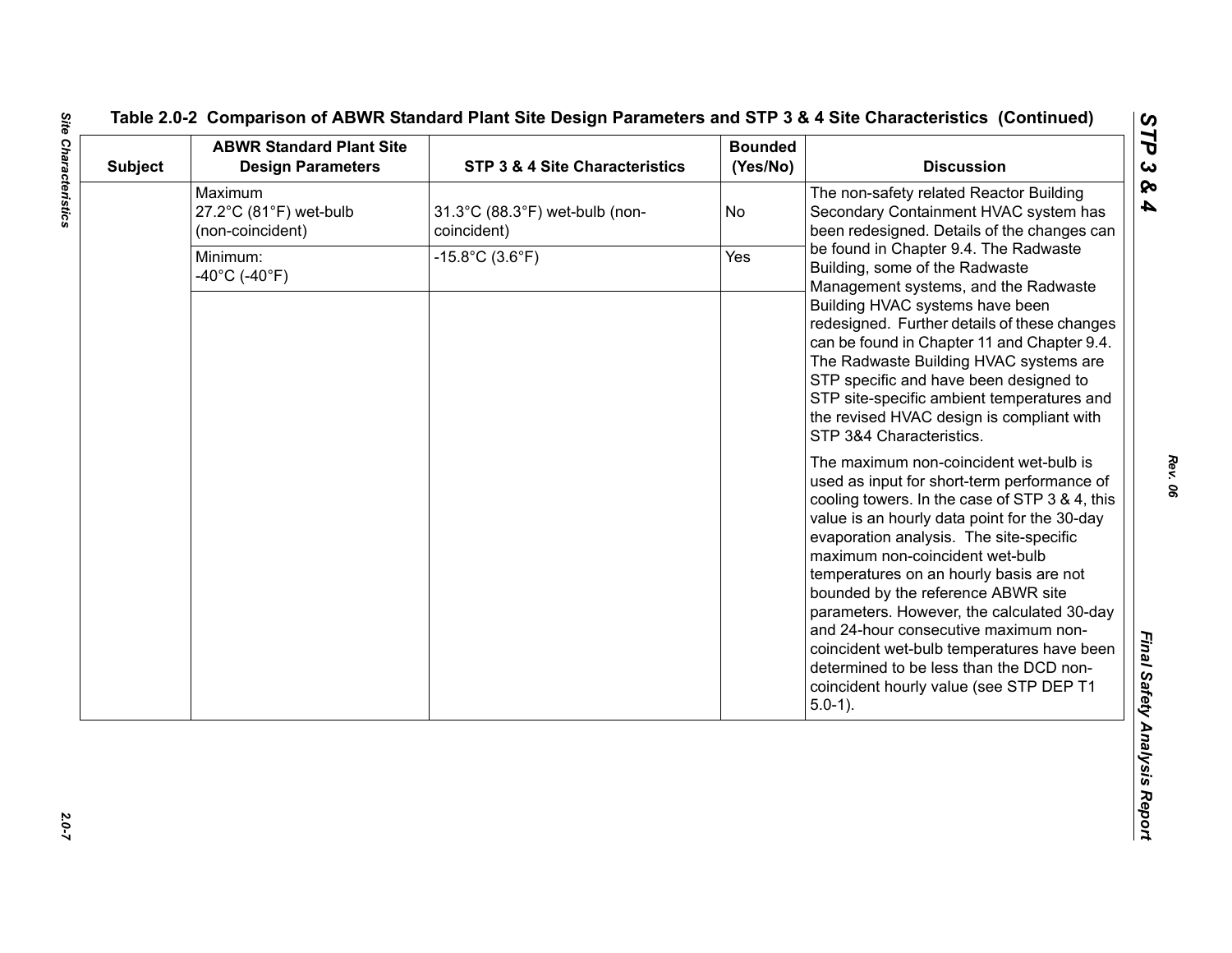| <b>Subject</b> | <b>ABWR Standard Plant Site</b><br><b>Design Parameters</b>                                     | STP 3 & 4 Site Characteristics                                                                                    | <b>Bounded</b><br>(Yes/No) | <b>Discussion</b>                                                                                                                                                                                                                                                                                                                                                                                                                                                                                                                                                                                        |
|----------------|-------------------------------------------------------------------------------------------------|-------------------------------------------------------------------------------------------------------------------|----------------------------|----------------------------------------------------------------------------------------------------------------------------------------------------------------------------------------------------------------------------------------------------------------------------------------------------------------------------------------------------------------------------------------------------------------------------------------------------------------------------------------------------------------------------------------------------------------------------------------------------------|
|                |                                                                                                 |                                                                                                                   |                            | The UHS cooling tower long-term cumulative<br>evaporation for the postulated LOCA case<br>has been evaluated using the STP site-<br>specific worst-case 30 consecutive day<br>weather data as discussed in FSAR Section<br>9.2.5.5.1. The UHS basin water<br>temperature has been evaluated using the<br>STP 3 & 4 site characteristic wet-bulb (non-<br>coincident) value. Thus, the 0% exceedance<br>and 1% exceedance values for non<br>coincident wet-bulb temperatures not being<br>bounded have no adverse impact on the STP<br>3 & 4 UHS performance as determined in<br>accordance with RG 1.27. |
|                | Soil Properties   Minimum Static Bearing<br>Capacity:<br>718.20 kPa (15,000 psf) [5]            | Minimum bearing capacity 718.20 kPa<br>(15,000 psf) (gross pressure) with<br>average settlements up to 7.0 inches | Yes                        | Further information on minimum static<br>bearing capacity is provided in Subsection<br>2.5S.4.                                                                                                                                                                                                                                                                                                                                                                                                                                                                                                           |
|                | Minimum Shear Wave Velocity:<br>305 m/s (1000 ft/sec) [6]                                       | See Note 6a                                                                                                       | No                         | Further information on shear wave velocity<br>provided in Subsections 2.5S.4.4 and<br>2.5S.4.7.                                                                                                                                                                                                                                                                                                                                                                                                                                                                                                          |
|                | Liquefaction Potential:<br>None at plant site resulting from<br>site specific SSE ground motion | None                                                                                                              | Yes                        | Further information on liquefaction potential<br>is provided in Subsection 2.5S.4.8.                                                                                                                                                                                                                                                                                                                                                                                                                                                                                                                     |

*2.0-8*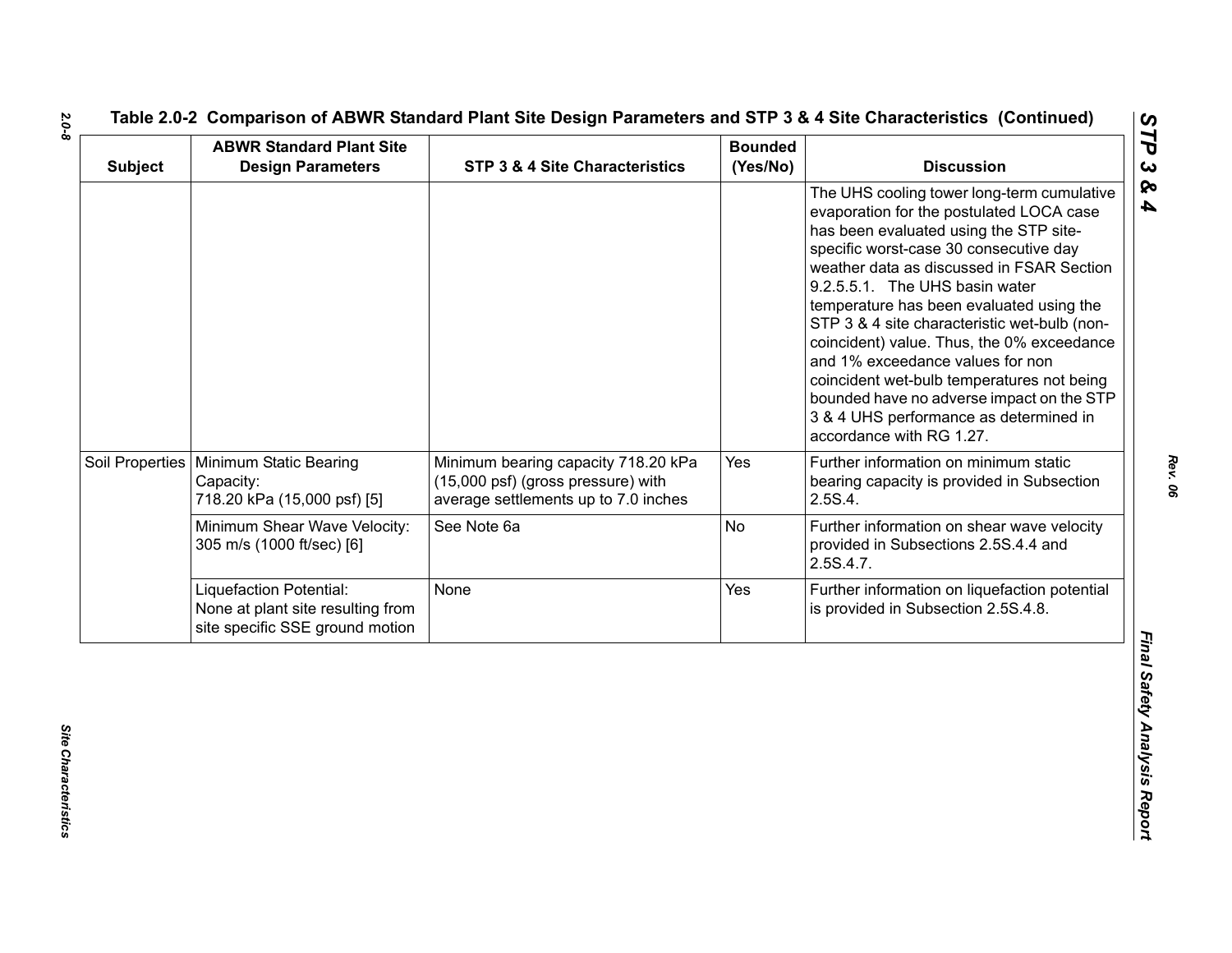| <b>Subject</b> | <b>ABWR Standard Plant Site</b><br><b>Design Parameters</b>  | STP 3 & 4 Site Characteristics                    | <b>Bounded</b><br>(Yes/No) | <b>Discussion</b>                                                                                                                                                                                     |
|----------------|--------------------------------------------------------------|---------------------------------------------------|----------------------------|-------------------------------------------------------------------------------------------------------------------------------------------------------------------------------------------------------|
| Seismology     | <b>SSE Peak Ground Acceleration</b><br>(PGA): 0.30g [7]      | Ground Mean Response Spectra<br>(GMRS) PGA: 0.09g | Yes                        | Further information on the GMRS calculation<br>of PGA is provided in Subsection 2.5S.2.6.                                                                                                             |
|                | <b>SSE Response Spectra:</b><br>per RG 1.60                  | GMRS developed per RG 1.208                       | Yes                        | Further information on the SSE Response<br>Spectra with site-specific GMRS is provided<br>in Subsection 2.5S.2.6.                                                                                     |
|                | <b>SSE Time History:</b><br>Envelope SSE Response<br>Spectra | ▃                                                 |                            | See Appendix 3H.6 for discussion of site-<br>specific time histories consistent with the<br>GMRS defined in Subsection 2.5S.2 as input<br>to the seismic analysis of the site specific<br>structures. |
|                |                                                              |                                                   |                            |                                                                                                                                                                                                       |
|                |                                                              |                                                   |                            |                                                                                                                                                                                                       |
|                |                                                              |                                                   |                            |                                                                                                                                                                                                       |
|                |                                                              |                                                   |                            |                                                                                                                                                                                                       |
|                |                                                              |                                                   |                            |                                                                                                                                                                                                       |
|                |                                                              |                                                   |                            |                                                                                                                                                                                                       |
|                |                                                              |                                                   |                            |                                                                                                                                                                                                       |
|                |                                                              |                                                   |                            |                                                                                                                                                                                                       |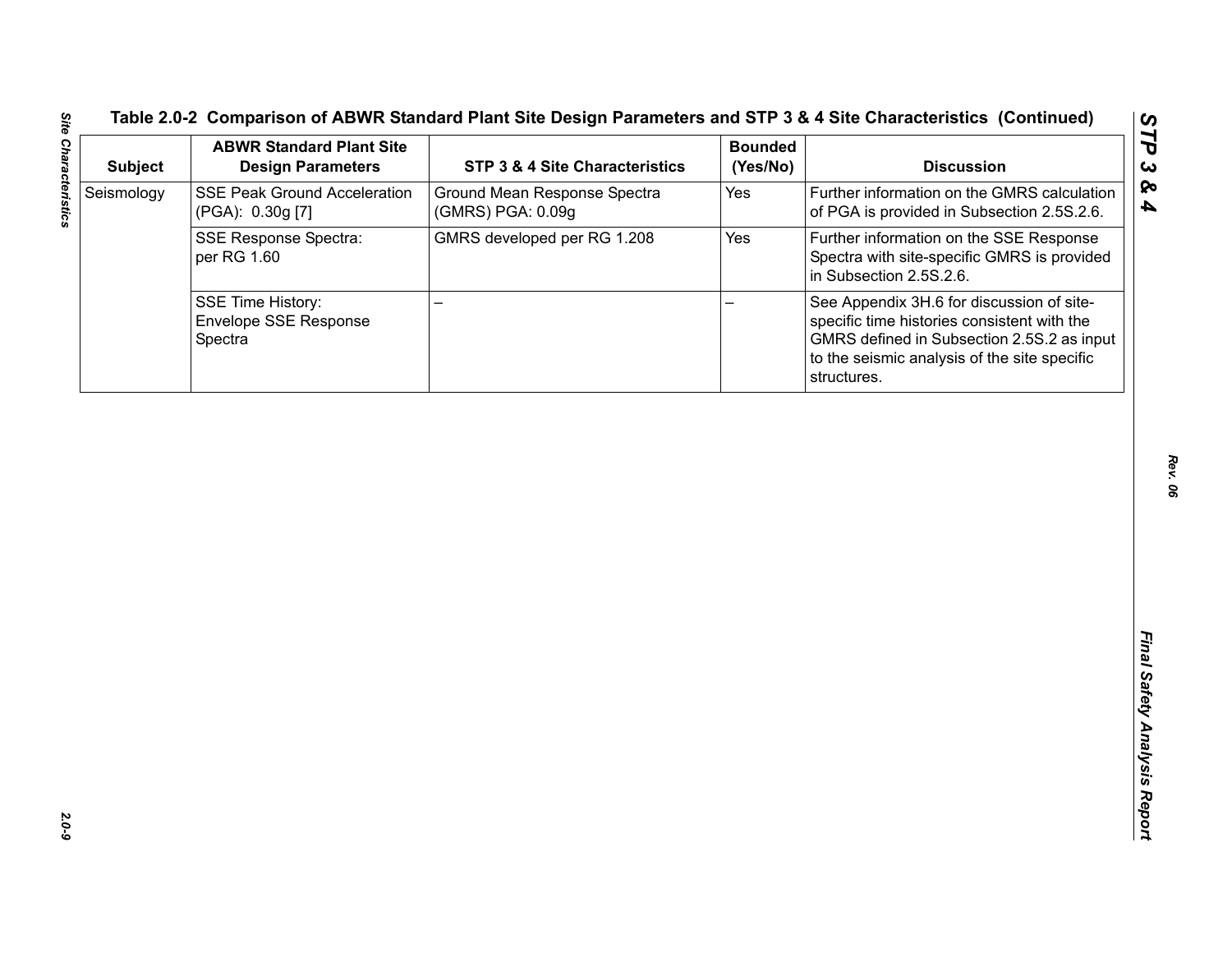| <b>Subject</b>                     | <b>ABWR Standard Plant Site</b><br><b>Design Parameters</b>         | STP 3 & 4 Site Characteristics                                                         | <b>Bounded</b><br>(Yes/No) | <b>Discussion</b>                                                                                                                                                                                                                                                                                                                                                                                                                                                                                                                                                                                                                                                                                                                                                                                                                                                                                                                                                                                                                                                                                                                                                                                                                                                                                                                                                                  |
|------------------------------------|---------------------------------------------------------------------|----------------------------------------------------------------------------------------|----------------------------|------------------------------------------------------------------------------------------------------------------------------------------------------------------------------------------------------------------------------------------------------------------------------------------------------------------------------------------------------------------------------------------------------------------------------------------------------------------------------------------------------------------------------------------------------------------------------------------------------------------------------------------------------------------------------------------------------------------------------------------------------------------------------------------------------------------------------------------------------------------------------------------------------------------------------------------------------------------------------------------------------------------------------------------------------------------------------------------------------------------------------------------------------------------------------------------------------------------------------------------------------------------------------------------------------------------------------------------------------------------------------------|
| Hazards in<br><b>Site Vicinity</b> | Site Proximity Missiles and<br>Aircraft:<br>$\leq 10^{-7}$ per year | Site Proximity:<br>Missiles - None<br>Aircraft hazard 1.09 x 10 <sup>-7</sup> per year | <b>No</b>                  | An evaluation of the aircraft hazards that<br>could impact the STP site was conservatively<br>estimated at 1.09 x $10^{-7}$ as discussed in<br>Subsection 2.2S.2.7.2. When estimating the<br>number of operations along the nearest<br>airway to the STP site (V-70), the number of<br>operations at each of the airports-Palacios<br>Municipal Airport, and Scholes International<br>Airport (the terminal points of airway V-70)-<br>were equally divided among the airways for<br>each airport to determine the potential<br>number of operations along the V-70 airway.<br>This is a very conservative assumption since<br>general aviation aircraft mainly fly under<br>Visual Flight Rules or Instrument Flight Rules<br>condition and under new Federal Aviation<br>Administration regulations, most commercial<br>and military aircraft will fly point-to-point<br>rather than in specific airways.<br>Thus, because of the inherent conservatism<br>in the aircraft accident analysis, the<br>estimated aircraft hazard of 1.09 x $10^{-7}$ is<br>within the order of magnitude of 10 <sup>-7</sup> and<br>meets the intent of the criteria specified in<br>RG 1.206 and NUREG-0800, Section<br>3.5.1.6.<br>No other hazards in the STP site vicinity<br>were identified that could approach a<br>frequency of 10 <sup>-7</sup> per year as discussed in<br>Section 2.2S. |
|                                    | Toxic Gases:<br>None                                                | None                                                                                   | Yes                        | Further information on toxic gases is<br>provided in Subsection 2.2S.3.                                                                                                                                                                                                                                                                                                                                                                                                                                                                                                                                                                                                                                                                                                                                                                                                                                                                                                                                                                                                                                                                                                                                                                                                                                                                                                            |
|                                    | Volcanic Activity:<br>None                                          | None                                                                                   | Yes                        | Further information on volcanic activity is<br>discussed in Subsection 2.5S.1.                                                                                                                                                                                                                                                                                                                                                                                                                                                                                                                                                                                                                                                                                                                                                                                                                                                                                                                                                                                                                                                                                                                                                                                                                                                                                                     |

*2.0-10*

Site Characteristics *Site Characteristics*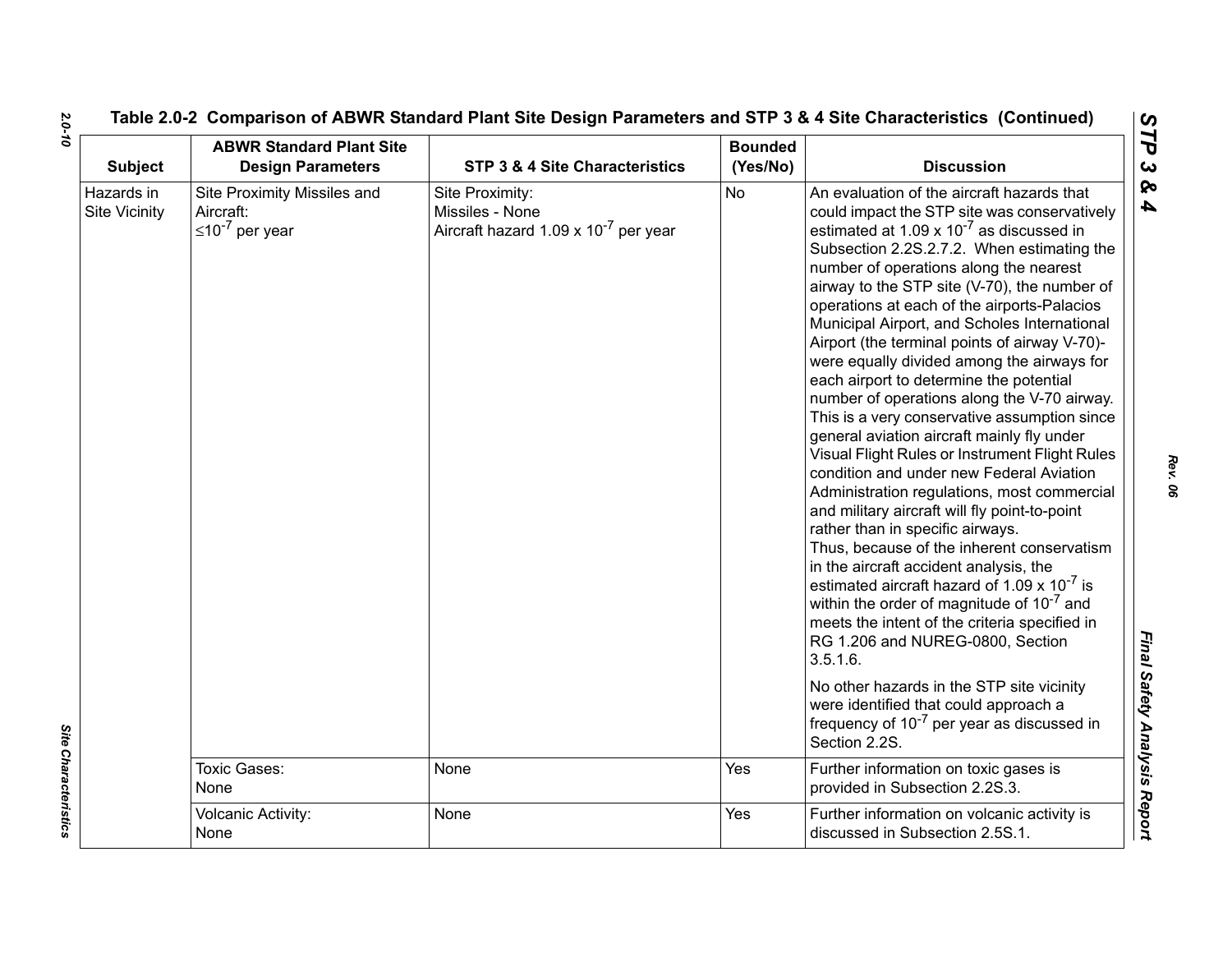| <b>Subject</b>                         | <b>ABWR Standard Plant Site</b><br><b>Design Parameters</b>                                           | STP 3 & 4 Site Characteristics                                                                                                                                                                                                                                                                                  | <b>Bounded</b><br>(Yes/No) | <b>Discussion</b>                                                                                                                                                                                                                                                                                                                     |
|----------------------------------------|-------------------------------------------------------------------------------------------------------|-----------------------------------------------------------------------------------------------------------------------------------------------------------------------------------------------------------------------------------------------------------------------------------------------------------------|----------------------------|---------------------------------------------------------------------------------------------------------------------------------------------------------------------------------------------------------------------------------------------------------------------------------------------------------------------------------------|
| Exclusion<br>Area<br>Boundary<br>(EAB) | An area whose boundary has a<br>$\chi$ /Q less than or equal to 1.37 x<br>$10^{-3}$ s/m <sup>-3</sup> | 2.74E-04s/m <sup>3</sup>                                                                                                                                                                                                                                                                                        | Yes                        | Further information on the EAB is provided in<br>Subsection 2.3S.4.                                                                                                                                                                                                                                                                   |
| Dispersion                             | Meteorological   Maximum 2-hour 95% EAB:<br>1.37x10-3 s/m <sup>3</sup>                                | $1.62E - 04s/m^{3[10]}$<br>2.74 x 10 <sup>-4</sup> s/m <sup>3[10]</sup>                                                                                                                                                                                                                                         | Yes                        | Further information on $\chi$ /Q values is provided<br>in Subsection 2.3S.4.                                                                                                                                                                                                                                                          |
| $(\chi/Q)$                             | Maximum 2-hour 95% LPZ:<br>4.11x10 <sup>-4</sup> s/m <sup>3</sup>                                     | 3.99E-05s/m <sup>3[11]</sup><br>5.27 x 10 <sup>-5</sup> s/m <sup>3[11]</sup>                                                                                                                                                                                                                                    | Yes                        |                                                                                                                                                                                                                                                                                                                                       |
|                                        | Maximum annual average (8760<br>hour) LPZ:<br>$1.17x10^{-6}$ s/m <sup>3</sup>                         | 7.09E-07s/ $\overline{m^3}$                                                                                                                                                                                                                                                                                     | Yes                        |                                                                                                                                                                                                                                                                                                                                       |
| <u>121.</u>                            | wind per Subsection 3.3.1.1.<br>subsection 3.3.1.1.                                                   |                                                                                                                                                                                                                                                                                                                 |                            | [1] 50-year recurrence interval; value to be utilized for design of non-safety-related structures only; corresponds to a wind velocity (3-second gust) of 203 km/h<br>100-year recurrence interval; value to be utilized fo design for safety-related structures only; corresponds to a wind velocity (3-second gust) of 224 km/h per |
|                                        |                                                                                                       |                                                                                                                                                                                                                                                                                                                 |                            |                                                                                                                                                                                                                                                                                                                                       |
| [3]<br>[4]                             |                                                                                                       | Source Publication HMR No. 52. Maximum short term rate: 16.3 cm/5 min per Subsection 2.4S.2.3.1.                                                                                                                                                                                                                |                            | Maximum value for 1 hour over 2.6 km <sup>2</sup> probable maximum precipitation (PMP) with ratio of 5 minutes to 1 hour PMP of 0.32 as found in National Weather<br>Spectrum I missiles consist of a massive high-kinetic energy missile that deforms on impact, a rigid missile to test penetration resistance, and a small rigid   |
|                                        |                                                                                                       | missile of a size sufficient to just pass through any openings in protective barriers. These missiles consists of an 1800-kg automobile, a 125-kg, 20-cm<br>basis tornado. The first two missiles are assumed to impact at normal incidence, the last to impinge upon openings in the most damaging directions. |                            | diameter armor piercing artillery shell, and a 2.54-cm diameter solid steel sphere, all impacting at 35% of the maximum horizontal wind speed of the design                                                                                                                                                                           |
|                                        | [5] At foundation level of the reactor and control buildings.                                         |                                                                                                                                                                                                                                                                                                                 |                            |                                                                                                                                                                                                                                                                                                                                       |
|                                        |                                                                                                       | [6] This is the minimum shear wave velocity at low strains after the soil property uncertainties have been applied.<br>minimum shear wave velocity requirement will be justified by site-specific soil structure interaction analysis.                                                                          |                            | [6a] Shear wave velocities at multiple depths below the foundation of seismic Category I structures are less than 305 m/s (1,000 ft/sec). The deviations from the                                                                                                                                                                     |
| $\lceil 7 \rceil$                      | Free-field, at plant grade elevation.                                                                 |                                                                                                                                                                                                                                                                                                                 |                            |                                                                                                                                                                                                                                                                                                                                       |
| [8]                                    |                                                                                                       | Probable maximum flood level (PMF), as defined in ANSI/ANS-2.8, "Determining Design Basis Flooding at Power Reactor Sites."                                                                                                                                                                                     |                            |                                                                                                                                                                                                                                                                                                                                       |
| [9]                                    | winter temperature of 2.1°C dry bulb.                                                                 |                                                                                                                                                                                                                                                                                                                 |                            | Non-safety-related HVAC systems are designed based on outdoor summer temperatures of 32.8°C dry bulb and 26.3°C wet bulb (coincident) and outdoor                                                                                                                                                                                     |

- 
- 
- 
- 
- 
- 
- 
- 
- 
- 
- 

*STP 3 & 4*